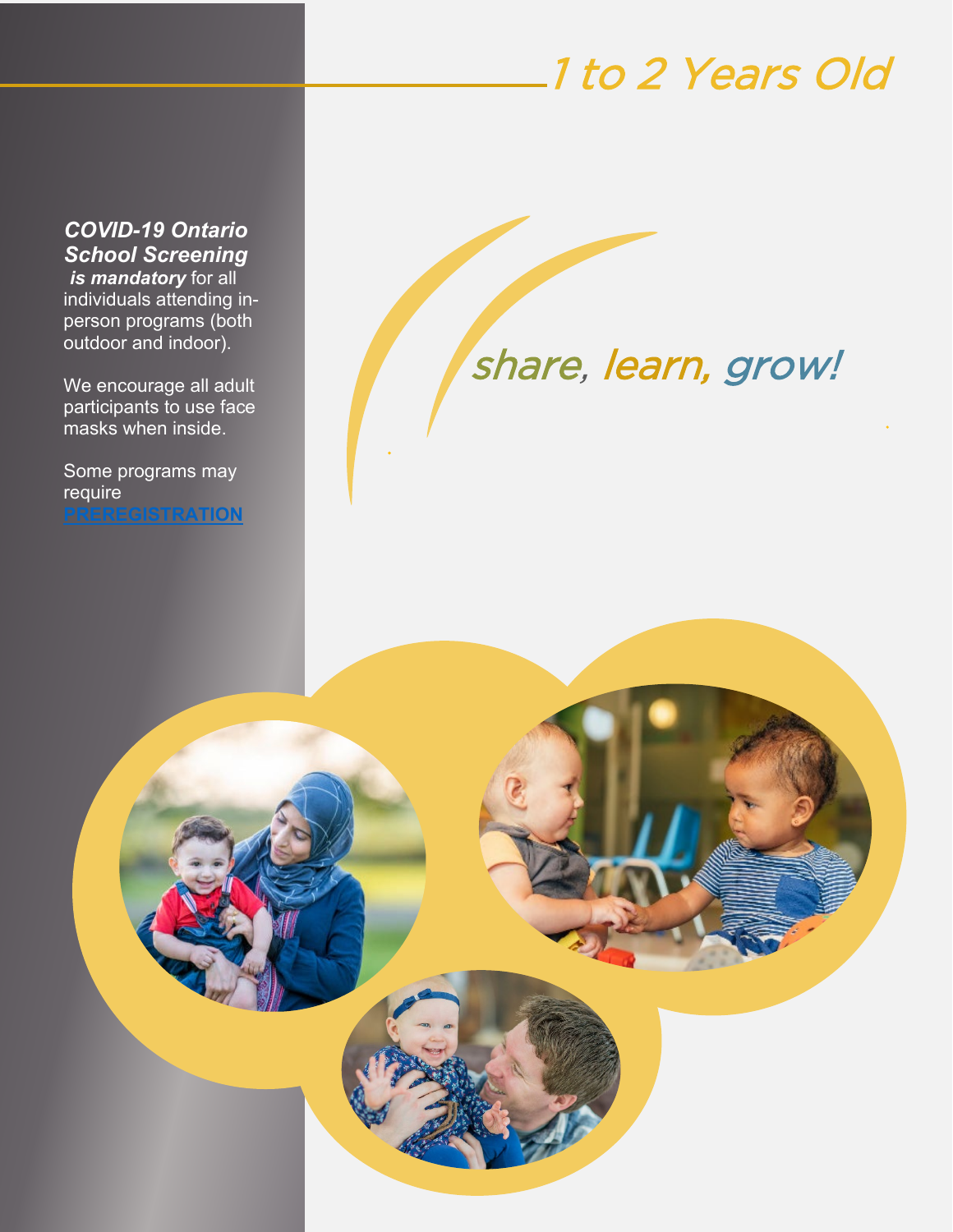## *INDOOR PROGRAMS AND SERVICES*







# **Breastfeeding & Well Baby Clinic - Drop-in**

#### **Breastfeeding/Prenatal**

Make an appointment to speak to a lactation consultant/community health nurse for breastfeeding help and/or to answer your questions about child health and development.

#### **Antrim Site**

- 
- 
- 
- ♦ Tuesdays 10:00am 12:00pm
- ♦ Thursdays 10:00am 12:00pm
- $\triangleleft$  CLOSED: August 1<sup>st</sup> through August 29<sup>th</sup>

# **Family Play to Learn - Drop-in**

#### **0 - 6 years**

This EarlyON parent child interactive program offers an engaging environment to explore and create with your children and to connect with other families. Professional staff are available to support your learning as well as share resources and their expertise when needed.

#### **Otonabee Valley Site**

♦ NOT CURRENTLY AVAILABLE

#### **Antrim Site**

- ♦ Tuesdays 9:30am 12:00pm
- ♦ Wednesdays 9:30am 12:00pm
- ♦ Saturdays 9:30am 12:00pm
- ◆ CLOSED July 30<sup>th</sup> and September 3<sup>rd</sup>

#### **Lakefield Site**

♦ Thursdays 9:30am - 12:00pm

#### **Apsley Site**

♦ NOT CURRENTLY AVAILABLE

#### **Norwood Site**

- ♦ Mondays 9:30am 12:00pm
- ◆ CLOSED August 1<sup>st</sup>

**Me & My Dad - Drop-in**

### **0 - 6 years**

This parent child interactive program offers an engaging environment to explore and create with your children and to connect with other families. Professional staff are available to support your learning as well as share resources and their expertise when needed.

### **Antrim Site**

♦ NOT CURRENTLY AVAILABLE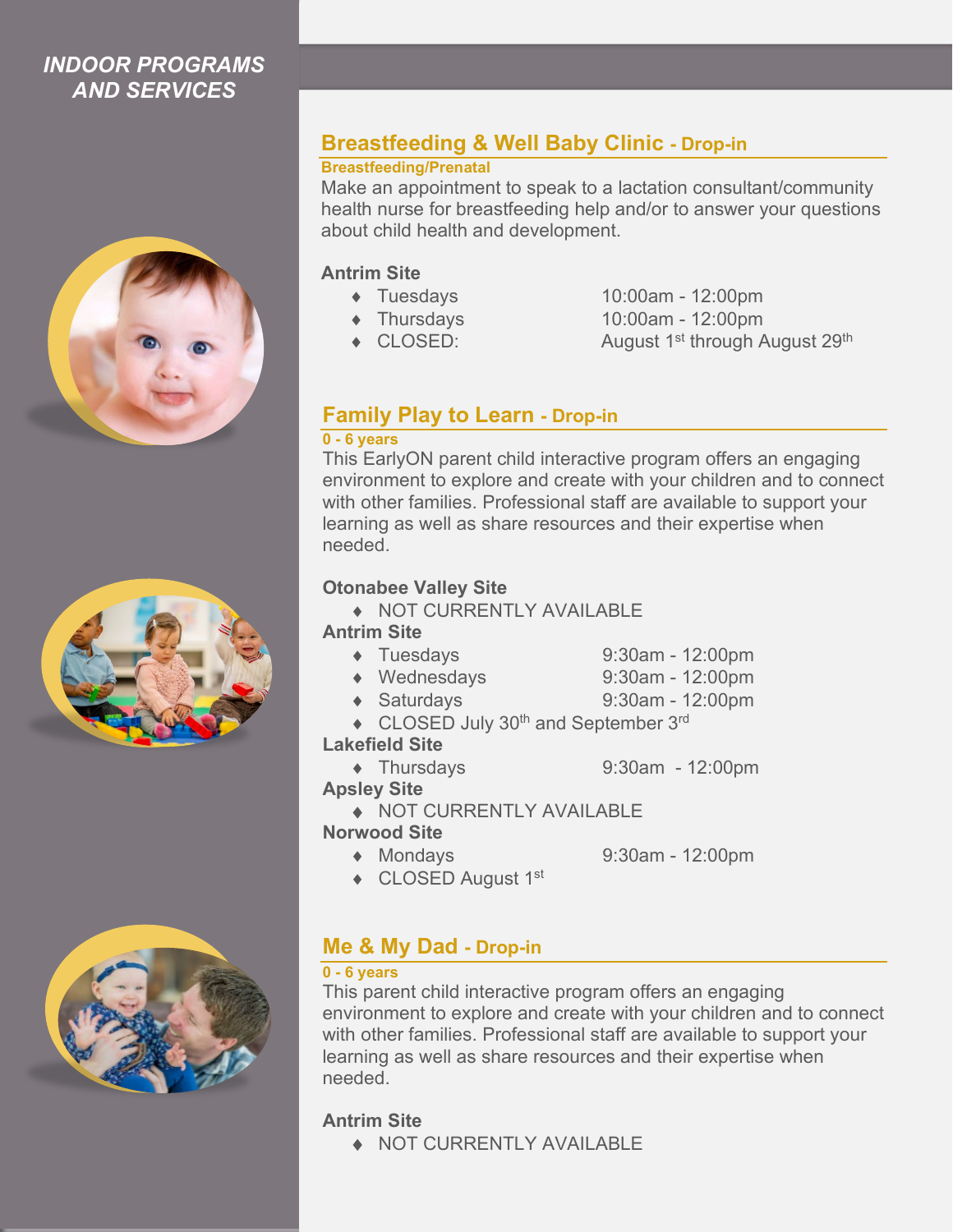

# **Toy and Book Lending Library - Drop-in**

#### **0 - 6 years**

A lending service where families can borrow high quality, developmentally appropriate toys, books, and games for their young children. Access to library staff and early learning tips to try at home.

#### **Antrim Site**

- ♦ Tuesdays 9:30am 12:00pm
- 
- $\triangleleft$  Saturdays (1<sup>st</sup> & 3<sup>rd</sup>) 9:30am 12:00pm
- ♦ Thursdays 1:00pm 5:30pm
- ◆ CLOSED September 3rd

# *OUTDOOR FUN*





# **Lakefield Community Garden - Drop-in**

#### **Non-age specific / Self directed / Family led / No staff onsite**

Self-directed / Family led / No staff on site Visit our community garden plot and take part in its maintenance and care, while exploring the natural surroundings.

#### **Lakefield Community Garden**

◆ Drop-in any time

# **Loose Parts in the Playscape - Drop-in**

#### **0 - 6 years**

Have you noticed that when you give a child a gift, they are more interested in exploring the box and wrapping than in what is inside? That is what loose parts are all about! Loose parts could be a plastic tube, a cardboard box, sticks or stones. What happens when your child finds these materials outside? Children are naturally curious and when we invite them to explore loose parts in an outdoor space there is freedom to move and explore.

The possibilities are endless! Come join us in our Antrim Playscape for some fun.

DUE TO ONGOING BACKYARD CONSTRUCTION LOOSE PARTS IN THE PLAYSCAPE WILL, TEMPORARILY, TAKE PLACE INDOORS.

#### **Antrim Site**

♦ Thursdays 9:30am - 11:30am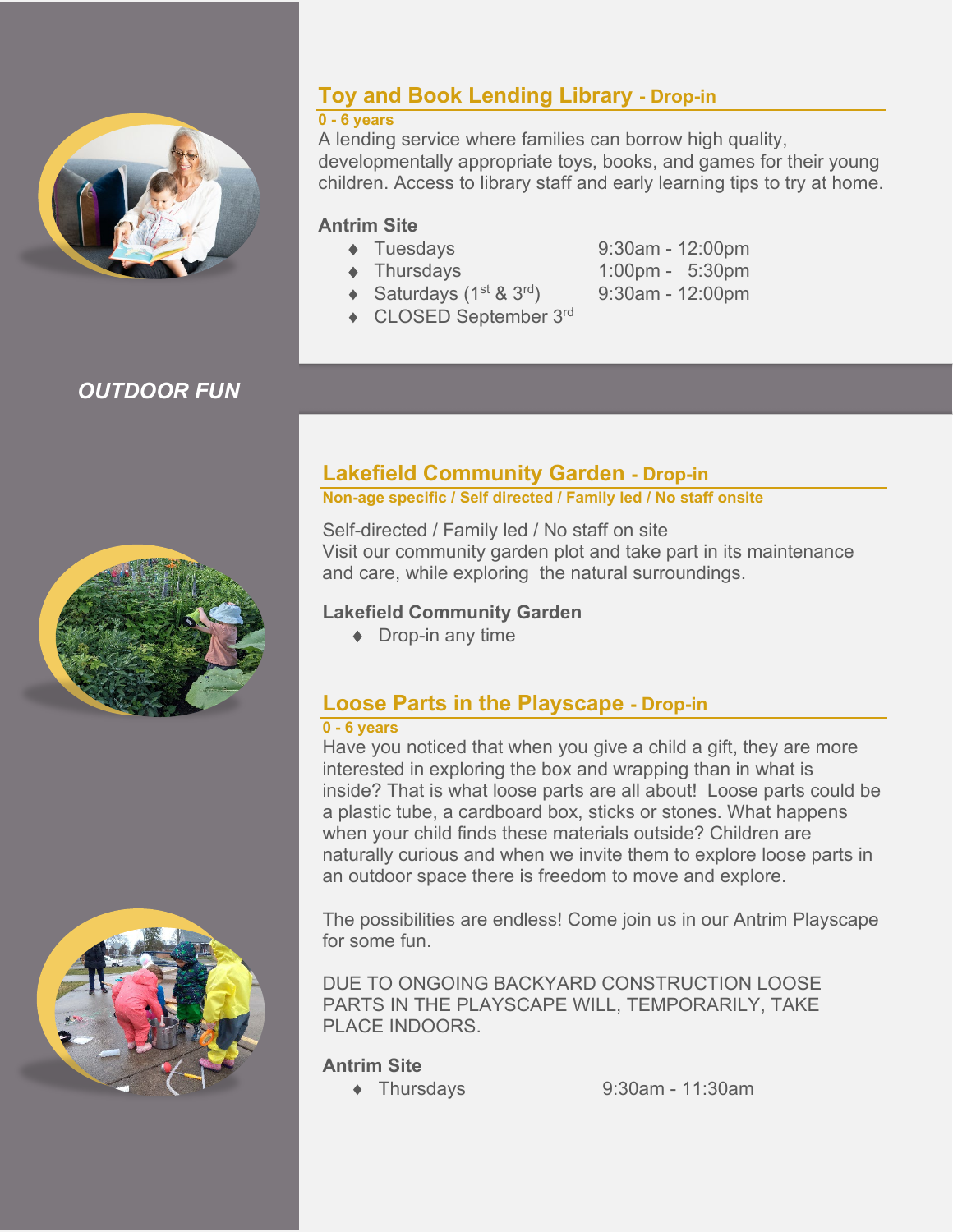



# *PARENTING/CHILD WORKSHOPS*

 *For multi sessions workshops, sign-up only for the first session date (you will be automatically signed up for all sessions)*



## **Roots of Discovery - Drop-in**

#### **0 - 6 years**

Roots of Discovery is a child-led outdoor exploration program. Offering opportunities for young children to investigate and find joy in the natural outdoor world and parents to support and share in their wonder.

Professional staff are available to support your learning as well as to share resources and their expertise when needed. Join us for the adventure!

#### **Bridlewood/Harper Park, Peterborough**

- ♦ NOT CURRENTLY AVAILABLE **Isabel Morris Park, Lakefield**
	-

♦ Fridays 10:00am - 12:00pm **Jackson Park, Peterborough**

♦ NOT CURRENTLY AVAILABLE

- **Mill Pond Forest Trails, Norwood**
	- ♦ NOT CURRENTLY AVAILABLE

# **South End Sing Along - Drop-in**

#### **0 - 6 years**

Join us at Newhall Neighbourhood Park to gather outside for some circle time singing, story time, and fun! Dress for the weather, as we will be there through snow, rain, and sunshine!

### **Newhall Neighbourhood Park, Peterborough**

♦ NOT CURRENTLY AVAILABLE

# **Backyard Tea Party**

#### **0 - 6 years - [Preregister](https://ptbocfc.ca/program-registration-form/)**

Come join us for an exciting backyard Tea Party. We will have fruit infused water and a healthy snack to enjoy. Please come with your best fancy hat and dress up is encouraged! (Please note in the event of rain this program will move indoors).

### **Antrim Site**

♦ Tuesday, August 23rd 2:00pm - 3:30pm

# **Curious Connections**

#### **1 - 3 years - [Preregister](https://ptbocfc.ca/program-registration-form/)**

Come and together explore what loose parts are and how they inspire children's curiosity, imagination, and wonder to motivate learning.

#### **Antrim Site**

- $\blacklozenge$  Wednesday, July 27<sup>th</sup> 10:00am 11:00am
- $\triangleleft$  Monday, August 29<sup>th</sup> 10:00am 11:00am
	-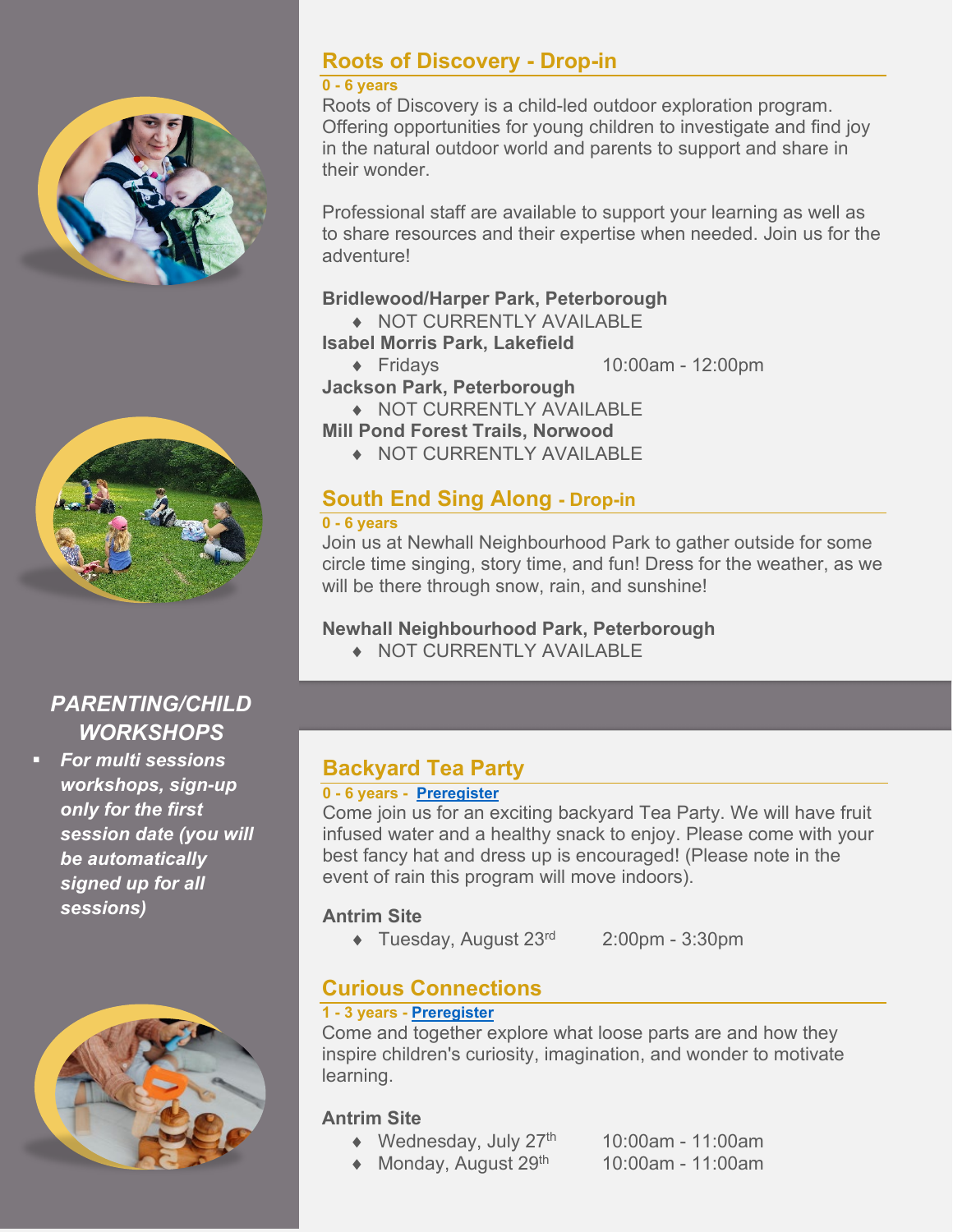







# **Lakefield Little Gardeners**

#### **0 - 6 years - [Preregister](https://ptbocfc.ca/program-registration-form/)**

This is a interactive program where families take part in the care and maintenance of our community garden, while exploring our natural surroundings. Activities will be planned to introduce families to gardening and food literacy, from seed to plate.

#### **Lakefield Community Garden**

 $\blacklozenge$  Tuesdays (2<sup>nd</sup> and 4<sup>th</sup>) 9:00am - 10:00am

# **Let's All Calm Down**

#### **1 - 6 years - [Preregister](https://ptbocfc.ca/program-registration-form/)**

Play outside and explore with all your senses! Help your child learn some ideas to calm down and focus. Dress for some mess; there will be water and ooey gooey things to investigate and paint for those who like to create! Join in for some soothing songs and stories.

#### **Antrim Site**

 $\triangleleft$  Tuesday, August 2<sup>nd</sup> 2:30pm – 3:30pm

## **MAGIC Mud Play Day!**

### **0 - 6 years - [Preregister](https://ptbocfc.ca/program-registration-form/)**

Come enjoy a morning of *Messy Mud Play* in our new playscape with our new mud kitchen! Yes, we said Mud! Wear your boots and mess-friendly clothes (grownups too). Come dig, mix, splash, and experiment!

### **Antrim Site**

- $\triangleleft$  Monday, July 18<sup>th</sup> 9:30am 11:30am
- $\triangleleft$  Monday, August 8<sup>th</sup> 9:30am 11:30am

# **Pajama Party**

#### **0 - 6 years - [Preregister](https://ptbocfc.ca/program-registration-form/)**

Pull on your favorite pair of PJs and join us at the Antrim site for a family pajama party. This evening program will include a few stories, a circle time and a creative activity for the whole family to do together.

#### **Antrim Site**

- $\blacklozenge$  Thursday, July 7<sup>th</sup> 6:00pm 7:00pm
- $\blacklozenge$  Thursday, September 1<sup>st</sup> 6:00pm 7:00pm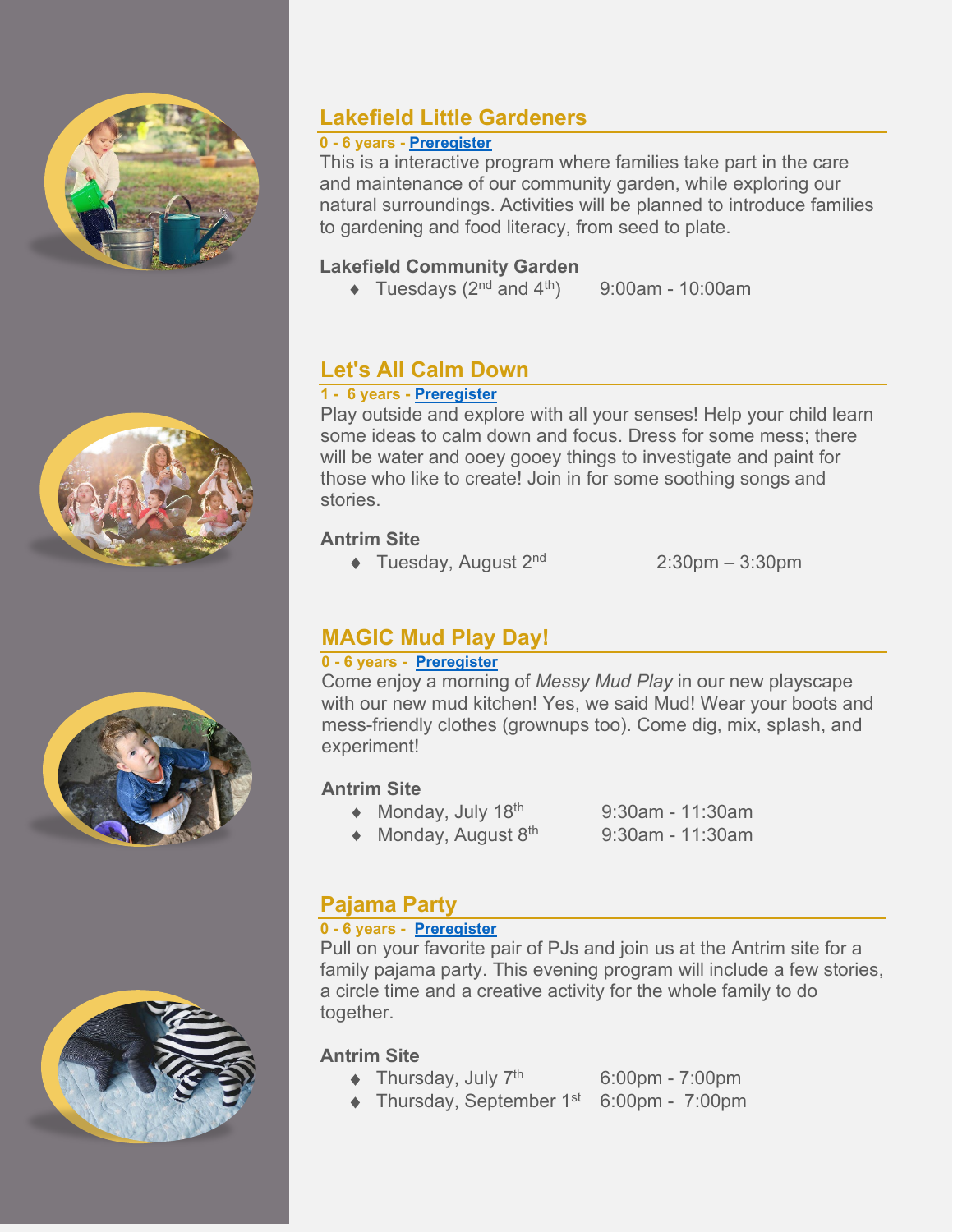



#### **0 - 6 years - [Preregister](https://ptbocfc.ca/program-registration-form/)**

Calling all families with their teddy bears or stuffies to join us in our new outdoor playscape for a teddy bear picnic! Come have lunch with us in our new outdoor playscape! Pack a lunch and bring a blanket/towel to sit on while enjoying your meal, exploring, and playing in our new backyard. In case of rain, we'll move the picnic inside!

#### **Antrim Site**

 $\triangleleft$  Monday, July 11<sup>th</sup> 11:00am - 12:30pm

## **Song & Signs**

#### **5 -15 months - [Preregister](https://ptbocfc.ca/program-registration-form/)**

This EarlyON program is an interactive course for parents and children. Parents will learn a variety of baby signs through a sign and song circle. Information on the benefits of signing and tips for success will be discussed.

♦ NOT CURRENTLY AVAILABLE

# **Triple P: It's Potty Time**

#### **Non-age specific - [Preregister](https://ptbocfc.ca/program-registration-form/)**

Join us to learn and talk about signs of readiness, and how you can make toilet learning a positive experience for both you and your child.

♦ NOT CURRENTLY AVAILABLE

# **Triple P: Toddlers and Tantrums**

#### **1 - 3 years - [Preregister](https://ptbocfc.ca/program-registration-form/)**

Have you ever seen your toddler: crying, screaming, stamping their feet, or rolling on the floor? This can be embarrassing for parents, especially if it happens in public. In this session parents will have the opportunity to discuss: why children have tantrums, how to prevent them and how to manage a tantrum.

♦ NOT CURRENTLY AVAILABLE

# **Wheelie Parade**

#### **Birth - 6 years - [Preregister](https://ptbocfc.ca/program-registration-form/)**

Bring your bikes, trikes, strollers, scooters, wagons, anything with wheels. PCFC's first Wheelie Parade is coming this summer. We will be decorating and parading around our new track and beyond. Don't have the wheels? We've got you covered. Try out some of our many wheeled options from the Toy Lending Library.

### **Antrim Site**

- $\triangleleft$  Monday, August 15<sup>th</sup> 10:00am 11:30am
	-